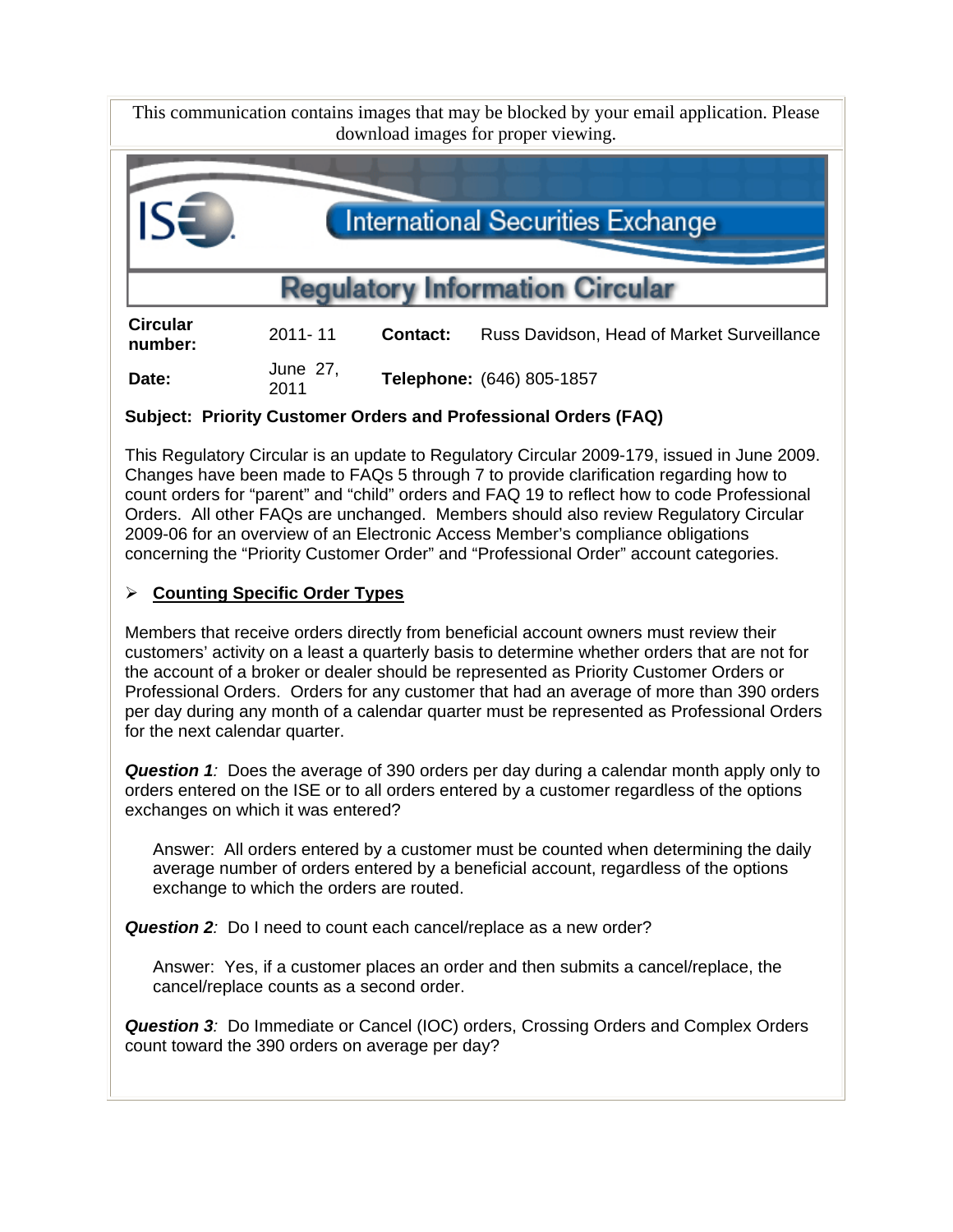Answer: Yes, unless an order type is specifically excluded as noted below, all orders count toward the 390 orders on average per day.

*Question 4*: If a customer places an order that is "refreshed" (e.g. a reserve or iceberg order) does this count as a single order or multiple orders?

Answer: This would count as a single order.

*Question 5*: If a customer places a "parent" order that is then broken up by either an individual at a broker or dealer into multiple "child" orders or by an algorithm housed at the broker or dealer, do I count the "parent" order or each individual "child" order?

Answer: If a customer places a single order that the broker or dealer then breaks up into multiple parts in order to achieve a specific execution strategy, it is only necessary to count the single "parent" order.

*Question 5a*: If a customer places a "parent" order that is broken up by either an individual at a non-broker or dealer into multiple "child" orders or by an algorithm housed at a nonbroker or dealer, do I count the "parent" order or each individual "child" order?

Answer: If a customer places a single order that the non-broker or dealer breaks up into multiple parts in order to achieve a specific execution strategy, each "child" order must be counted.

*Question 6*: If the volatility used to price the option is changed by a customer or an algorithm, does that need to be counted as a new order?

Answer: Yes. Every time the customer changes the volatility, it is considered a new order.

**Question 7:** If a "parent" order generates "child" orders that are pegged to the NBBO, is that a single order or do I have to count each cancel/replace?

Answer: A pegged order would count as a new order each time a cancel/replace is used to follow the BBO regardless of whether or not the order was entered by a broker or dealer. In this situation, the customer is specifically instructing the executing broker to cancel/replace orders.

**Question 8:** Should orders in FLEX options be counted?

Answer: No.

*Question 9*: Do trades that I receive via CMTA into a beneficial account need to be counted?

Answer: No, trades received via CMTA do not need to be counted. The orders associated with these trades should have already been counted by the firm that received the order from the customer.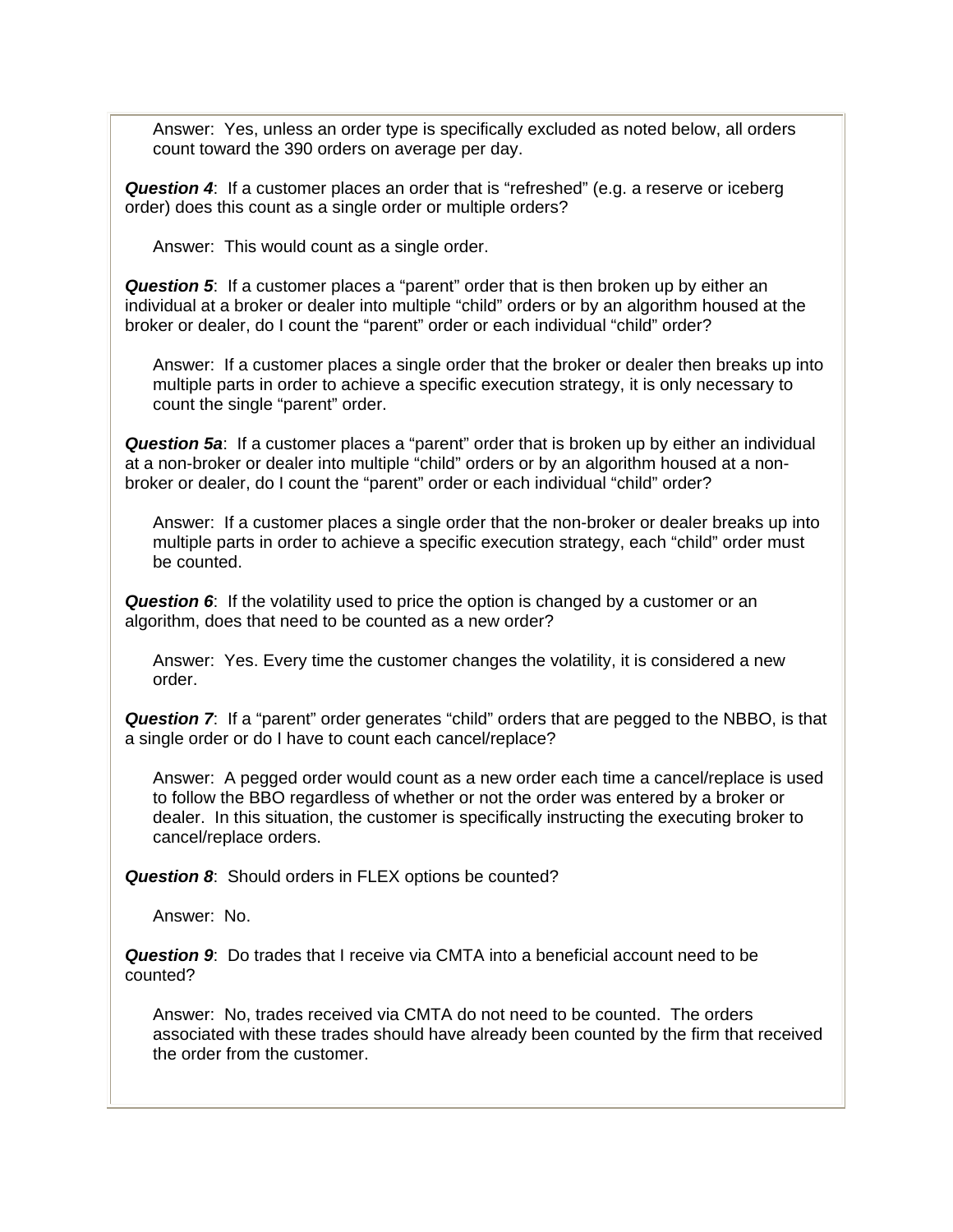*Question 10*: Do we need to identify the beneficial accounts behind orders that are routed by exchanges?

Answer: No, orders placed by exchanges or market makers that are fulfilling their linkage obligations do not need to be counted.

*Question 11*: What if I know for certain that none of my customers ever enter anywhere close to 390 order per day? Am I required to build a system to count orders anyway?

Answer: No. The Exchange does not require members that "obviously" do not have accounts that would require orders to be marked Professional to build systems to count orders. A member should document its reasons for believing that it will be in compliance with the rules without actually counting customer orders, and should have reasonable procedures to assure its continuing compliance, such as the existence of risk management systems that would identify any accounts that reached such a high level of activity or other triggers that would cause the firm to re-evaluate its need to implement order-counting systems.

#### **Non-Member Customers with Multiple Beneficial Accounts**

When evaluating situations where members receive orders from non-member customers with multiple beneficial accounts, the Exchange will apply a "reasonable" standard when looking at whether a member has taken appropriate measures to comply with the requirement to identify and properly mark orders Professional Orders.

*Question 12*: I have many clients that are each entering orders on behalf of multiple beneficial accounts. Do I need to track each of my customer's orders back to the original beneficial account?

Answer: No, it is not necessary for a member to track every order to the originating beneficial account. An ISE member's obligation in this circumstance will be satisfied if your customer has appropriate policies and procedures in place to properly identify Professional Orders. It is your responsibility to make sure your customers understand the requirements and to have a reasonable basis for believing that they have appropriate procedures in place to properly track their customer's activity and appropriately mark each Professional Orders, if necessary.

*Question 13*: How do I know if it is "necessary" for my customers to track their customer's activity?

Answer: The Exchange does not intend for firms or customers that "obviously" do not have accounts that would require orders to be marked Professional to build systems to count orders simply to assure compliance with the Professional Order marking requirement. Thus, it may be reasonable for a member to rely on an attestation from a customer that it has no customers that would potentially reach 390 orders per day on average during a month. While the facts will vary, members should adopt an approach that will reasonably assure itself a customer does not have any such accounts. For example, if the nature of the customer's business would not allow for Professional Order activity or if a customer represents that it has certain risk management systems that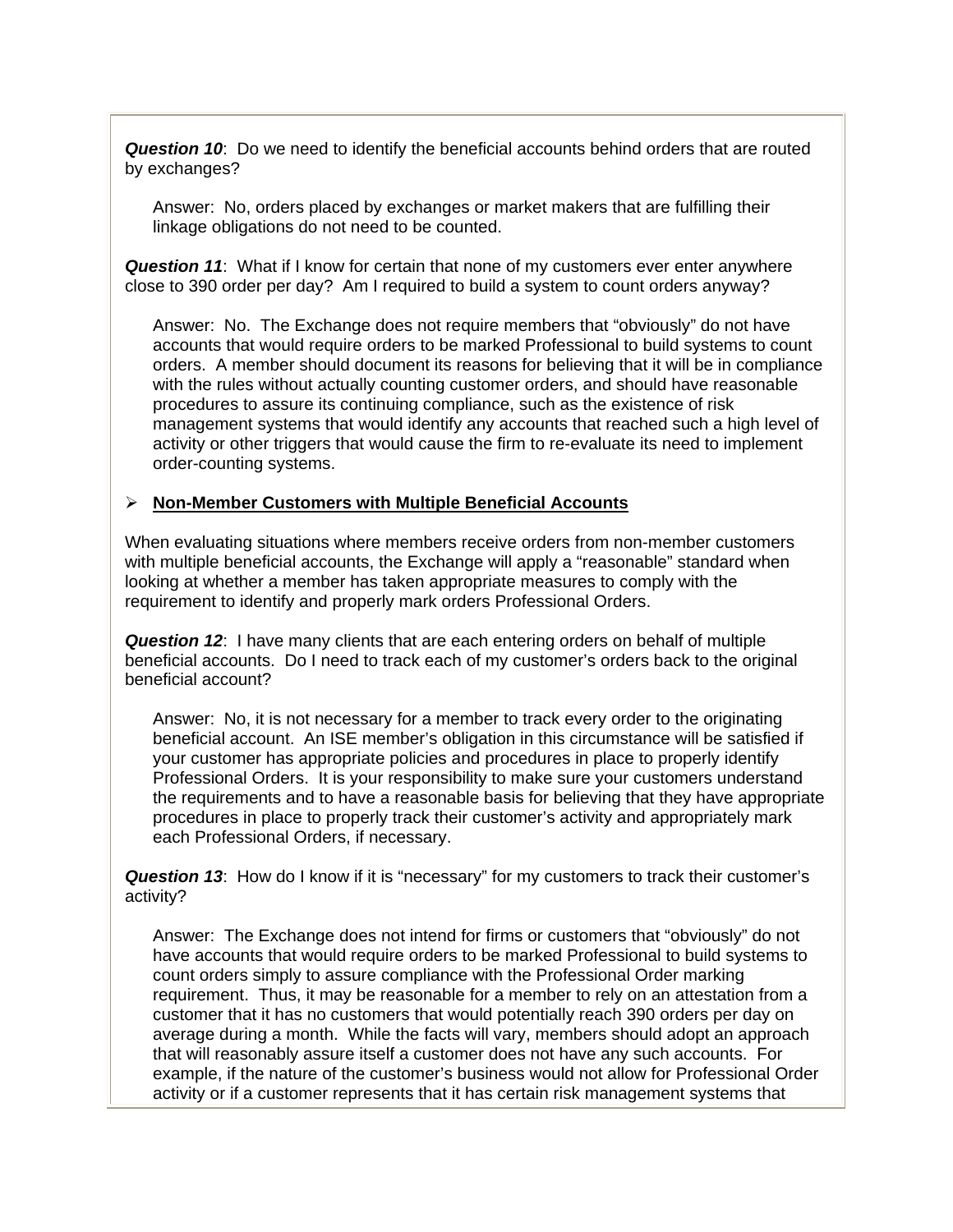would identify any accounts that reached such a high level of activity, even if such systems do not actually count orders as specified above, it may be reasonable to rely on the attestation. However, the facts must reasonably support the attestation. For example, if you have a customer that places 500 orders per day but routes orders for 1000 different beneficial accounts all representing individual investors, then it would be reasonable to accept an attestation stating that the customer does not believe it has any accounts for which orders would be required to be marked Professional. On the other hand, if a customer represents very few beneficial accounts and is canceling and replacing several hundred orders per day in the same security across multiple market centers, the ISE would expect an EAM to take a close look at this customer's activity before accepting a representation from the customer that it does not handle any Professional Orders.

*Question 14*: How do I know if my customer's policies and procedures are "appropriate"? Do I need to conduct surveillance of my customer's order flow?

Answer: If your customer has or potentially has accounts for which orders need to be marked Professional, then you need to need to take reasonable steps to assure yourself that the customer's policies and procedures are reasonably designed to properly identify Professional Orders. For example, a customer may represent that it has implemented a system to count the orders as specified above, or that it otherwise employs riskmanagement systems that would identify any account that might need to be analyzed manually. Members are not expected to conduct surveillance of their member customers that represent multiple beneficial accounts, and in most circumstance it will be reasonable for a member to rely on the customer's representation that it has implemented specific policies or procedures. However, if a member has actual knowledge that a customer is not following appropriate procedures or actual knowledge that a customer is not properly identifying Professional Orders, it would not be reasonable to rely on a representation to the contrary from the customer.

*Question 15:* I still do not know if the policies and procedures in place for a particular customer are necessary or appropriate*.* 

Answer: ISE's Legal and Market Surveillance Departments will work with you to determine whether a particular set of policies and procedures are necessary or appropriate.

#### **Aggregation of Accounts**

*Question 16*: If a single person or entity enters orders through multiple accounts, do these orders need to be aggregated?

Answer: Yes, all orders for all beneficial accounts controlled by the same person or entity must be aggregated when determining whether or not they exceed the 390 order limit.

*Question 17: Can I aggregate accounts by Taxpayer Identification Number ("TIN") or by In-Concert Number?* 

Answer: Either of these would be acceptable identifiers to use when automatically